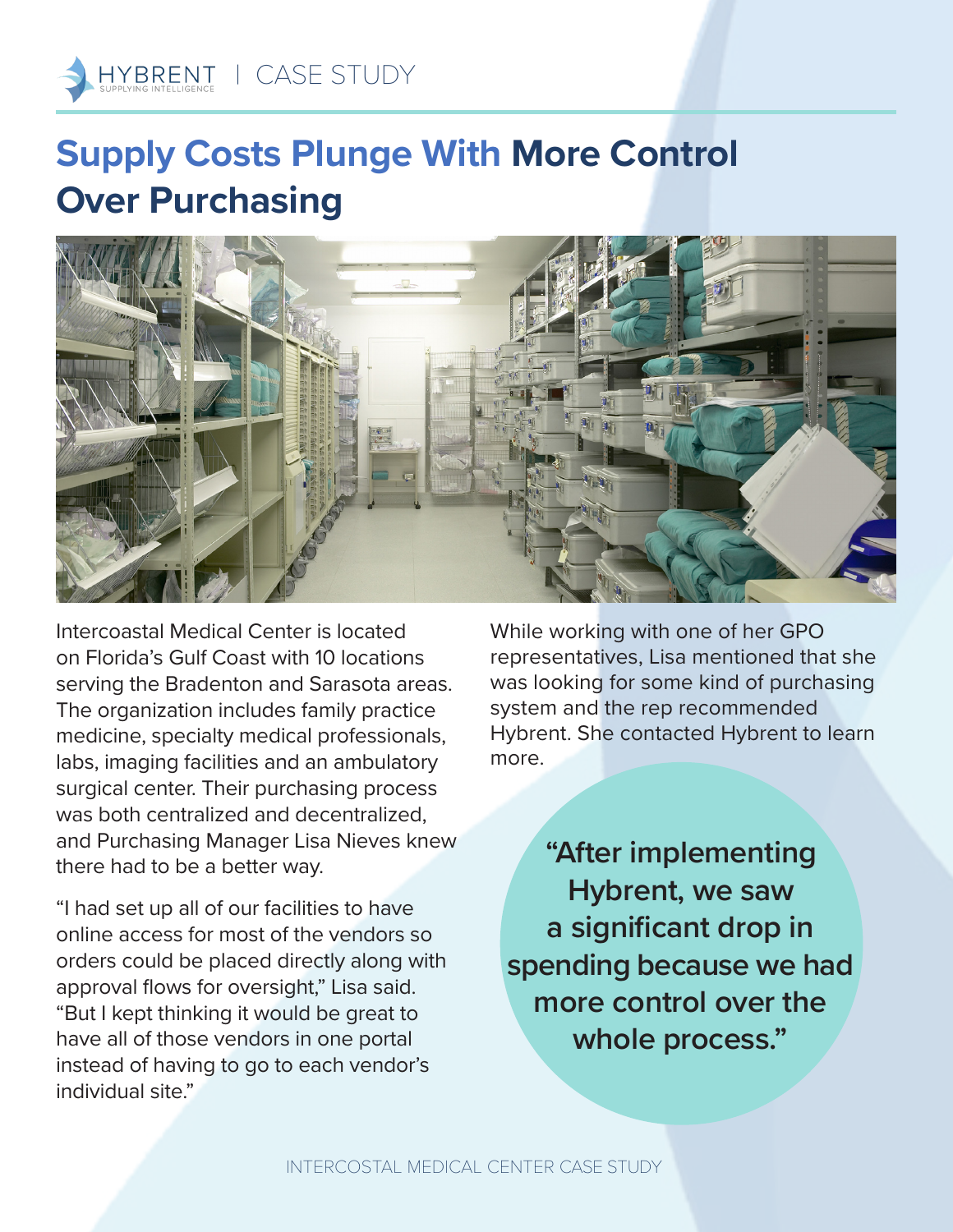

"I got our director of finance involved early in the process, as Hybrent does 3-way matching and integrates with our Sage 100 software," Lisa said. "We set up a meeting with some of the managers, then with people who were actually going to be placing the orders to let them see how Hybrent worked, and everyone knew it was a good fit."

Intercoastal had looked at other purchasing software, including vendorowned purchasing software. "But we didn't feel comfortable funneling so much of our ordering through one vendor's software," Lisa said. Additionally, the team liked how Hybrent was easy to use and had images of vendor products. "People felt comfortable with the technology from the get-go."

Lisa worked closely with her Hybrent implementation specialist to get the software up and running. "I collected all of our information – the vendors, products, facilities – which was time-consuming but very important for setting up the portal correctly. The spreadsheets Hybrent sent me kept me on track," Lisa said. Once Intercoastal's information was entered into the system and initial kinks were worked out, they began the training process.

"We had a very large group of people ordering, receiving and approving supply orders for all of our locations," she said, "so we actually had someone from Hybrent come to one of our facilities for a couple of days and we had our groups onsite both days, all day long. Then our teams went back to their locations and trained others on the software. Everyone picked it up very quickly."

"After implementing Hybrent, we saw a significant drop in spending because we had more control over the whole process. We set up a list of approved items, had

**" I got our director of finance involved early in the process, as Hybrent does 3-way matching and integrates with our Sage 100 software... and everyone knew it was a good fit," Lisa said.**